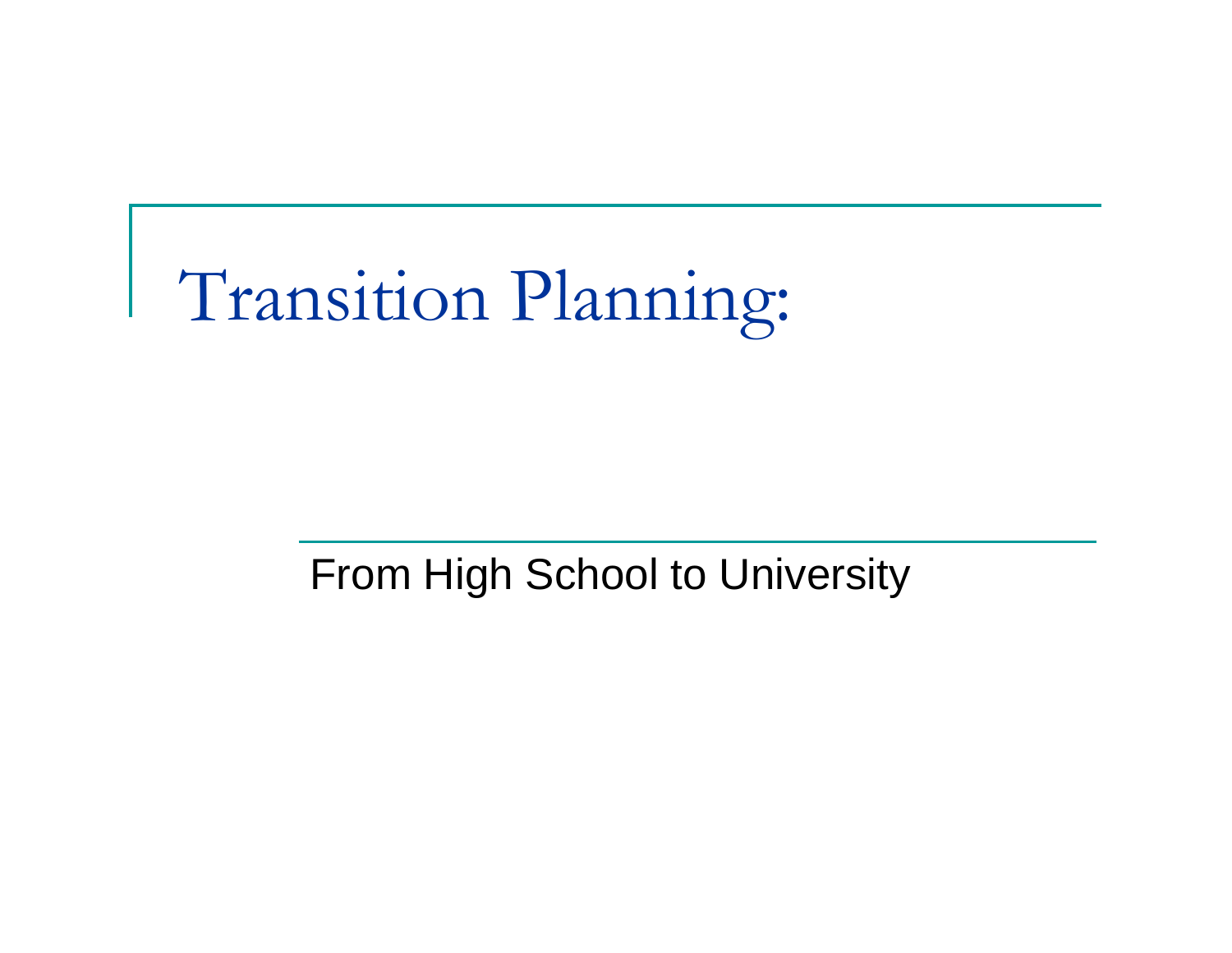Where do I find support?

- Commonly named Accessibility or Disability Services Department , Services for Students with Disabilities, Student Development **Services**
- They won't find you, you must contact them!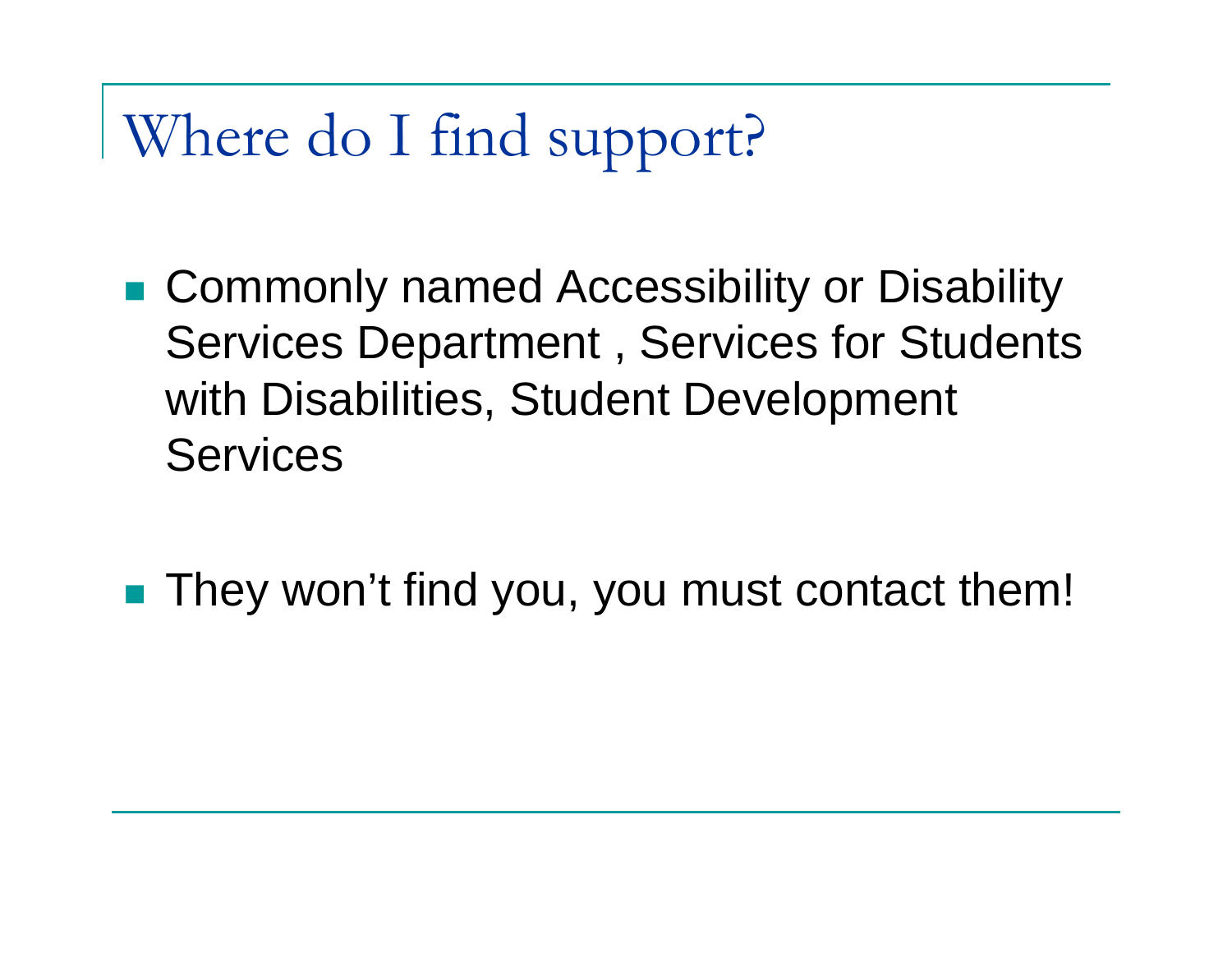What do I need to know about documentation?

**R** Lakehead

- □ written evaluation or report provided by an appropriate and regulated health care professional substantiating a diagnosed disability.
	- **Learning Disability: psychological assessment and** IEP
	- $\Box$  Disability other than: Medical Documentation Form and/or IEP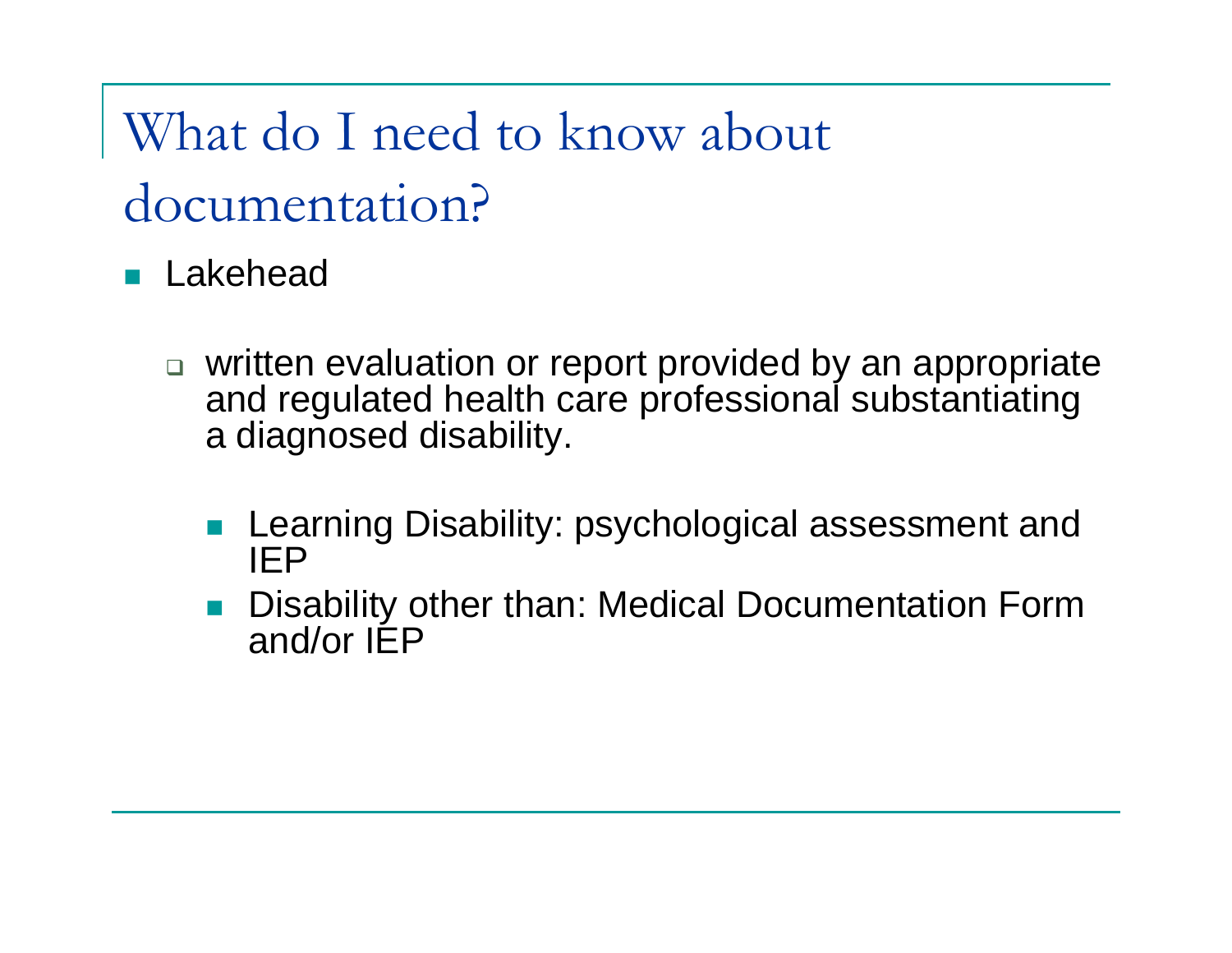# What do I need to know about documentation?

- $\overline{\phantom{a}}$  Western
	- $\Box$  To be in the best position to access all relevant services:
		- Learning Disability: a report from a comprehensive assessment
		- $\sim$  Attention Deficit Disorders: documentation that includes a diagnostic statement and comprehensive information about the implications of their ADHD for university (psychoeducational assessment or documentation from a physician, who has an expertise in ADHD).
			- □ A psychoeducational assessment may be required if accommodations are being requested that are not supported by physician's documentation.
		- Other: documentation that includes information about the nature and functional implications of their disabilities or ongoing health conditions in order to access our offices' services.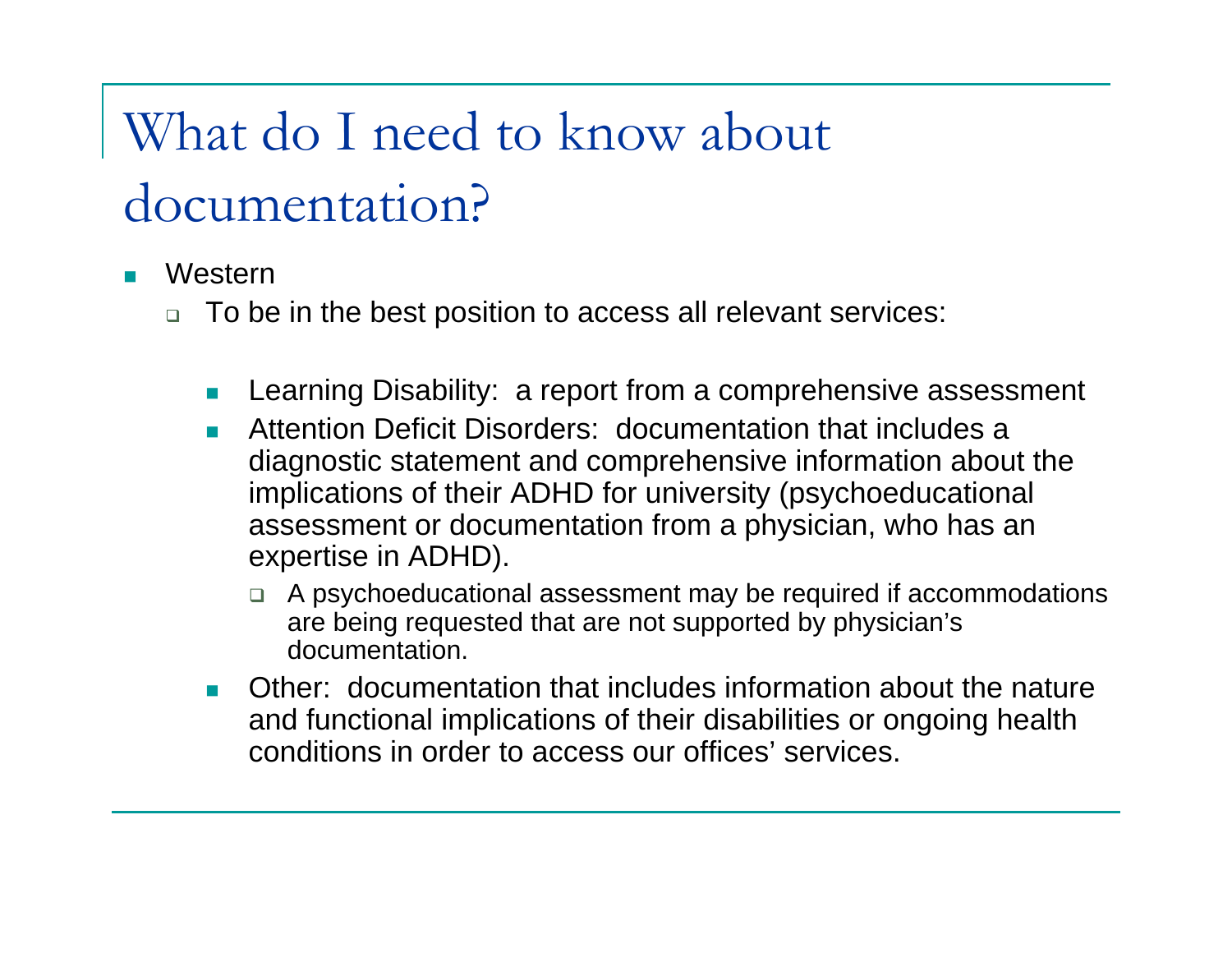# When should my assessment have been completed?

- m. Lakehead
	- □ Last four years
- T. Laurentian
	- $\Box$  It is preferable that the assessment is done when the student is 18 years old, at that age one is considered an adult and the diagnosis will not change.

#### $\overline{\phantom{a}}$ Trent

- $\Box$ Preferably within 3 years, but in some cases up to 5 years
- $\Box$  If the assessment is older than 3 years, interim accommodations are put in place for one semester.
- $\mathcal{C}^{\mathcal{A}}$  Western
	- $\Box$ Ideal 2 to 3 years.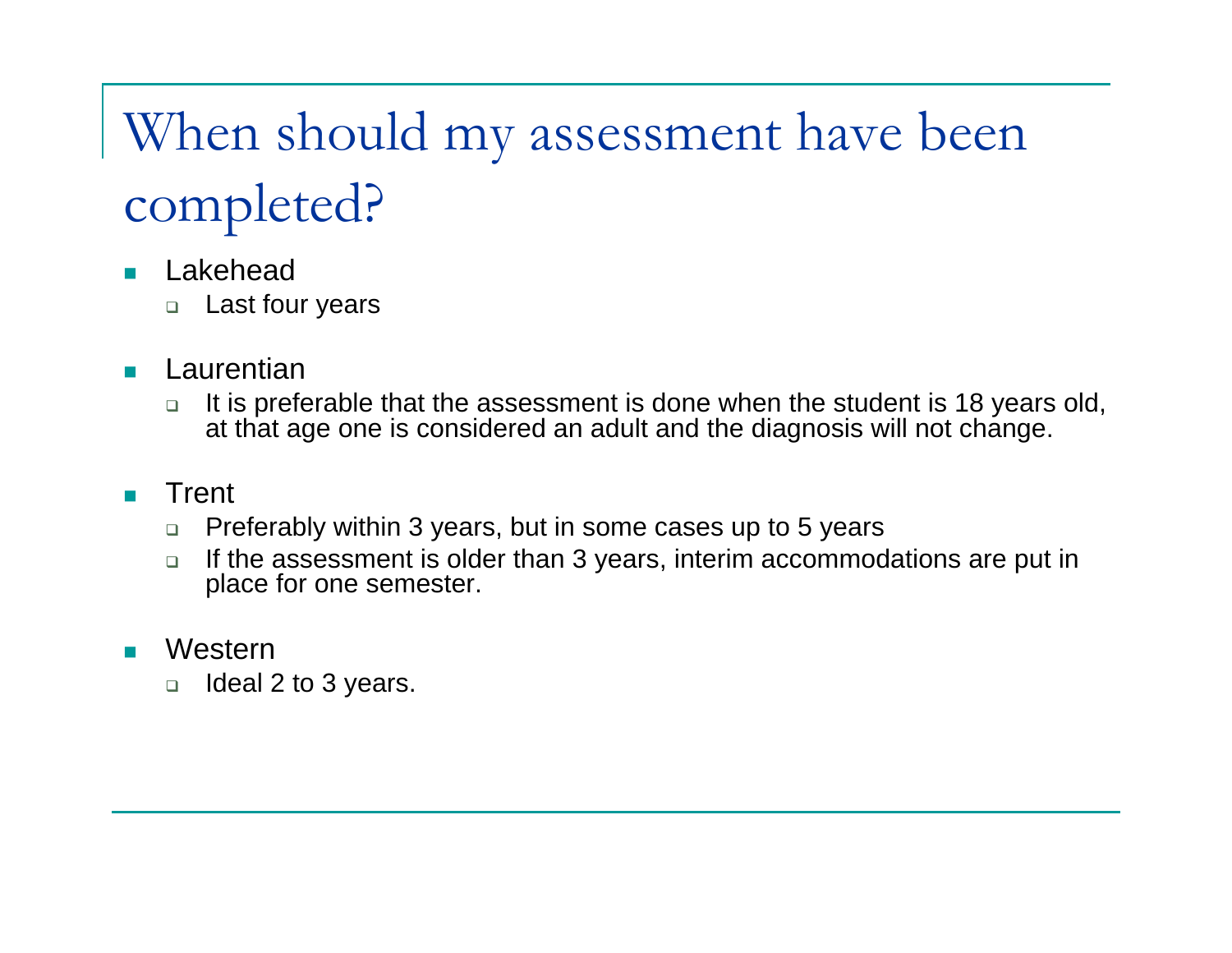## What if I only have an IEP?

### $\overline{\mathcal{A}}$ Lakehead

- $\Box$ temporary accommodations until an assessment can be completed
- $\Box$  temporary accommodations can only be offered for the first semester; however, if assessment process has been started accommodations may be continued for the second semester

#### **The State Laurentian**

- $\Box$ will suffice until a psycho-educational assessment can be done
- $\Box$  If students is assessed, but a disability is not diagnosed student will be "weaned" off accommodations (not terminated immediately)
- $\mathcal{L}_{\mathcal{A}}$  Trent
	- $\Box$  Interim accommodations for one term only while the student is having an assessment completed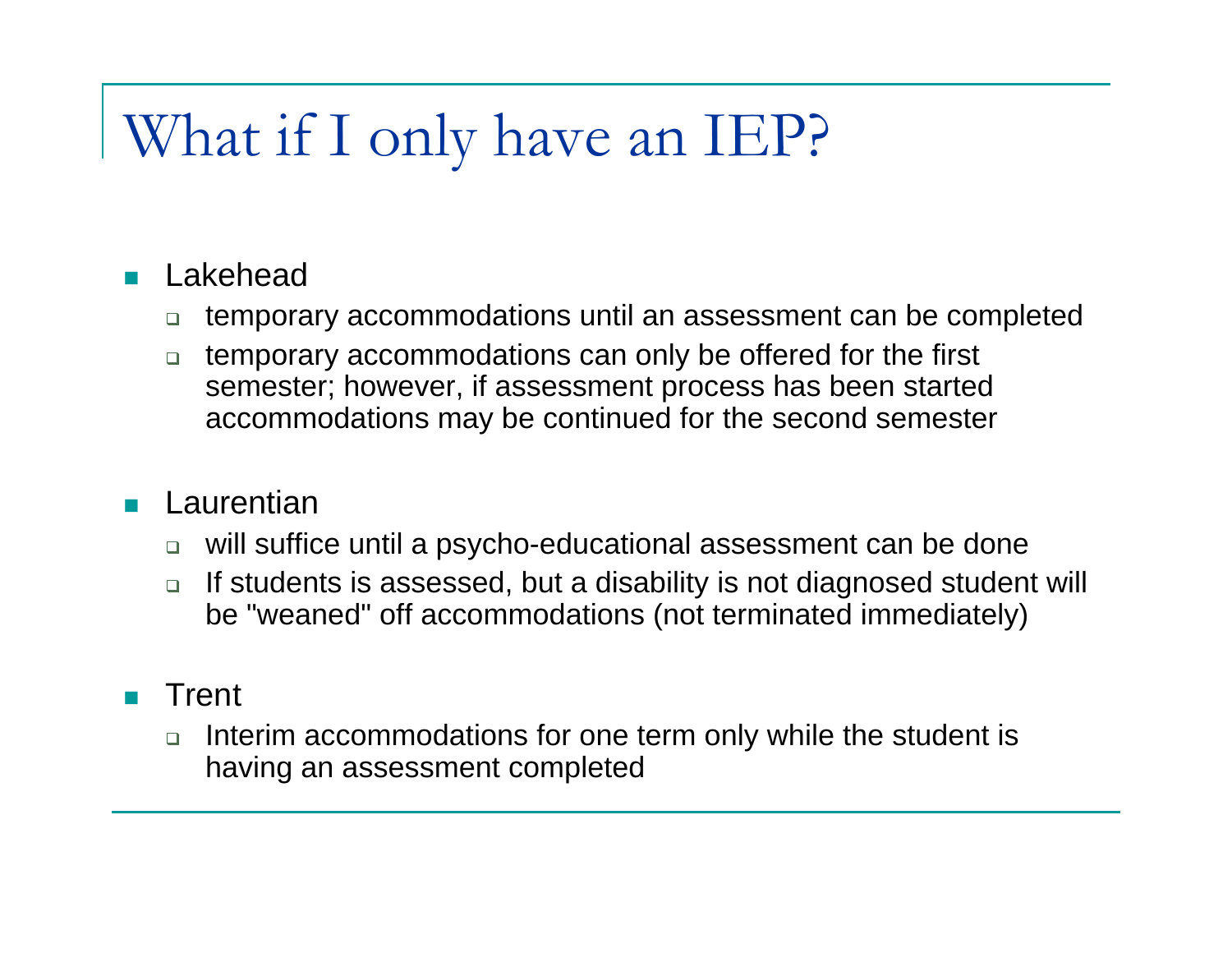## What if I only have an IEP?

#### $\overline{\phantom{a}}$ **Western**

- $\Box$  some accommodations may be arranged on a temporary basis for students under certain circumstances while they are reassessed
	- L. Specifically, for students who have been formally identified as having a learning disability (or ADHD) through the IPRC process and who have used accommodation during high school
	- $\overline{\phantom{a}}$  documentation from the school board or school indicating the IPRC designation and the accommodations that the student used in high school.
- $\Box$  We cannot act on IEP documentation alone
	- E For more extensive accommodations or for accommodations beyond first year, students would need to provide documentation of a recent, comprehensive assessment.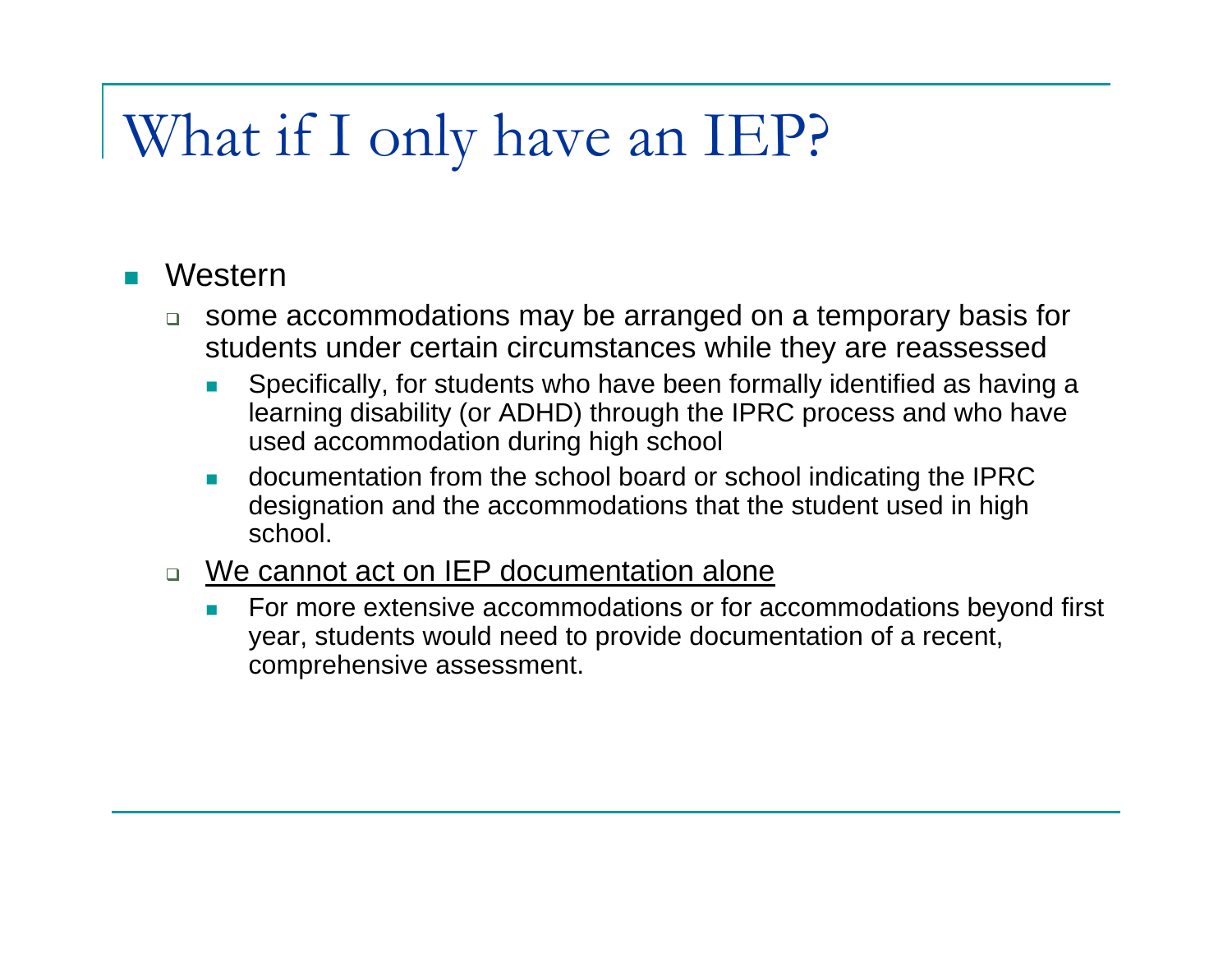### What about accommodations?

- **offered on a case by case basis**
- **based on documentation**
- Some schools may also look at what accommodations were on the IEP and actually 'used' in high school, and then work with the student to accommodate their needs
- **Course requirements will also likely be a** consideration. (i.e., both the nature of the evaluation methods & essential course requirements that cannot be removed by accommodation).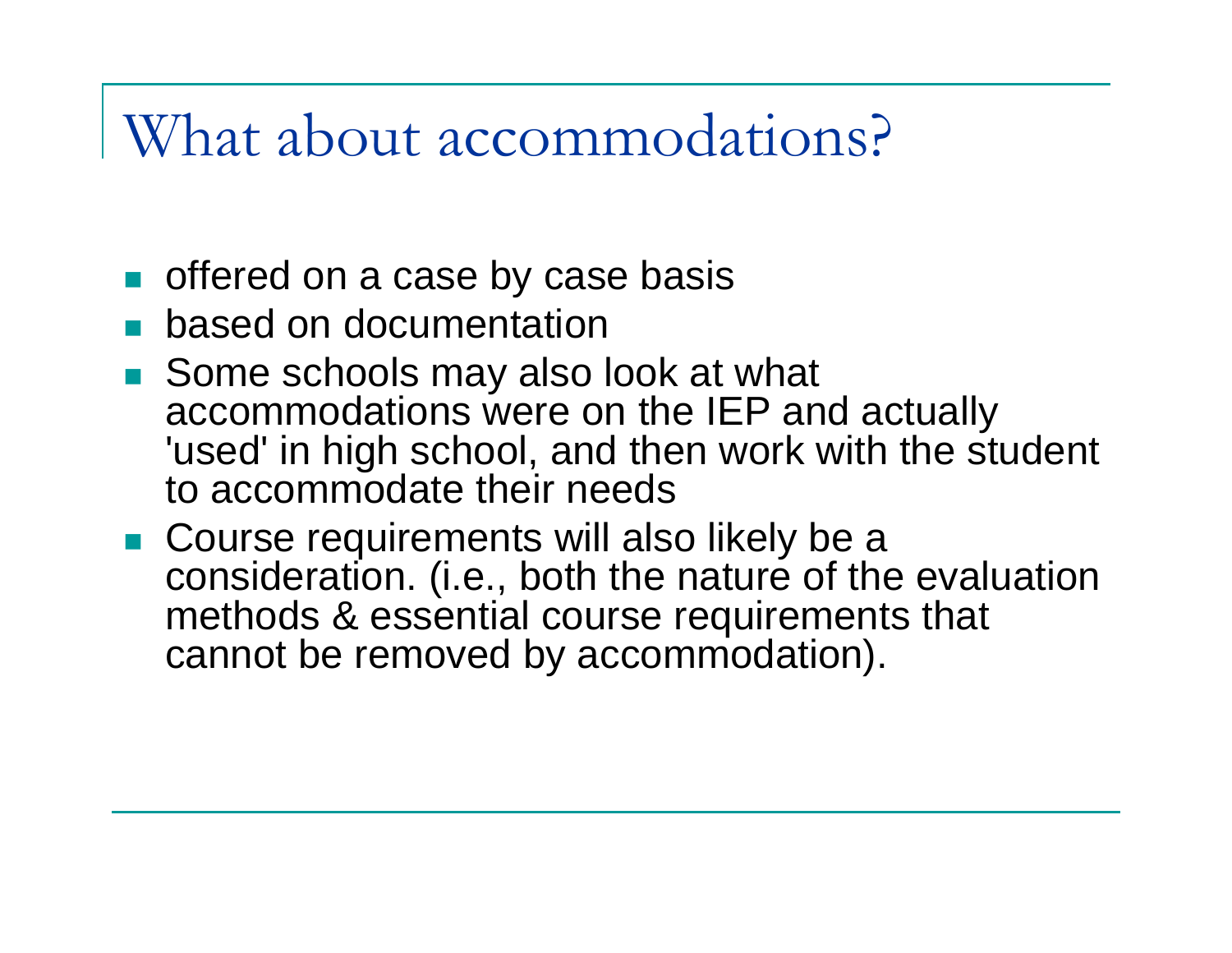## Lakehead Accommodations

Examples of accommodations that have been used with students:

- **Alternate Exam Format**
- **Filexibility in scheduling exams/tests:**
- $\mathcal{L}^{\mathcal{L}}$  Memory Aids – formula sheet or fact sheet/word list
	- $\Box$ significant proof is required
	- $\Box$ must be negotiated and prepared 3 days before and approved by faculty
- F. Tolerance of grammar/spelling errors
- **Rephrasing/Interpreting of Questions**
- **Use of assistive technolgoy**
- **Taped Lectures**
- **Student Note Taker**
- П Copies of overhead/PowerPoint Slides
- **List of Text/Readings prior to class:**
- **Extra Time**
- Breaks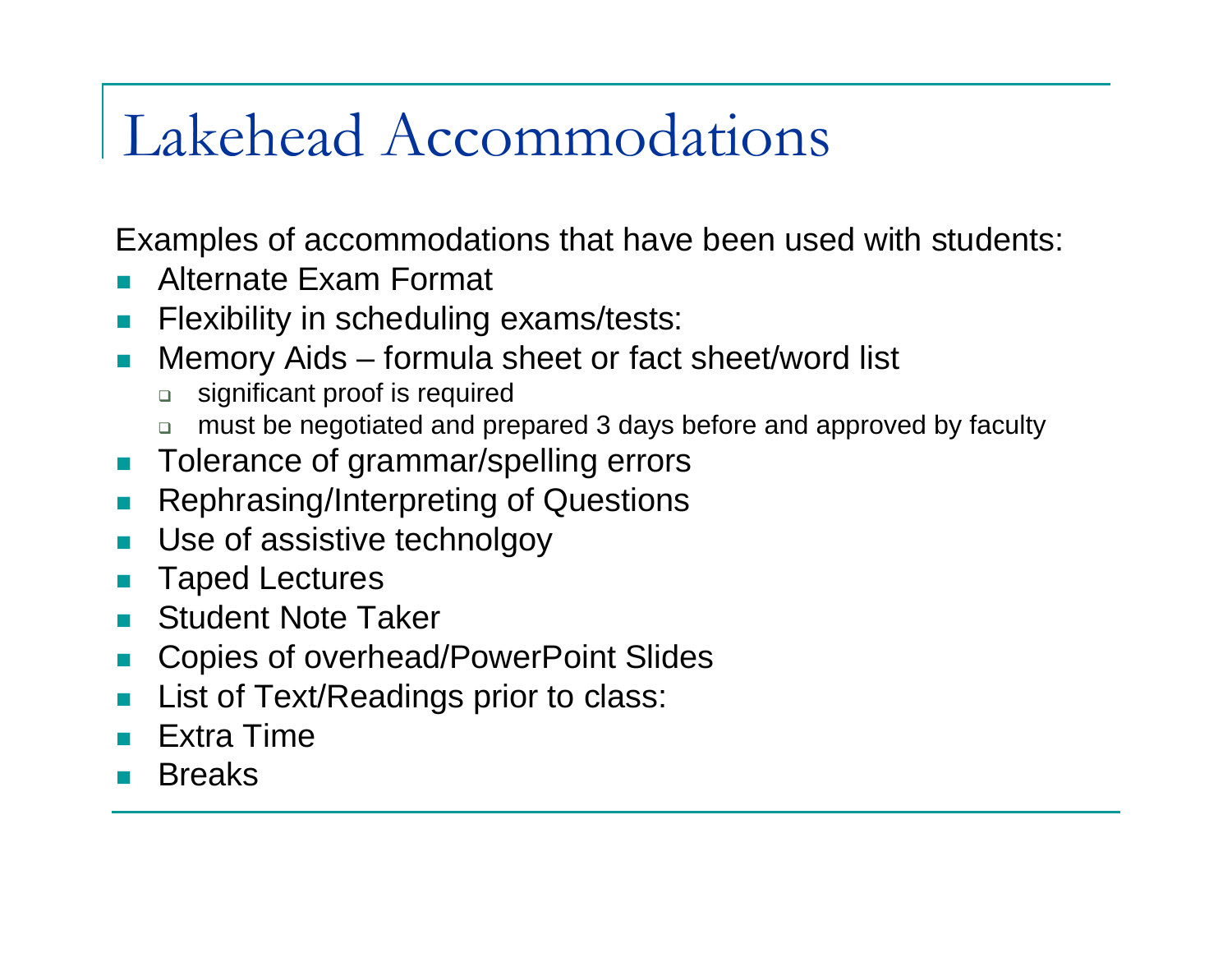### Laurentian Accommodations

Examples of accommodations include:

- $\blacksquare$  extra time for exams
- $\mathcal{C}^{\mathcal{A}}$ peer note takers
- **u** duplicated notes
- $\Box$ seat copy of instructional material
- $\blacksquare$  extra time for assignments and tests/exams
- П readers/scribes tend to only be used for students who have some sort of physical impairment that prevents them from writing themselves.
- **Several assistive technologies (preferable to readers/scribes)**
- **que sheets** 
	- □ pre-approved by the professor and the student must have them signed and submitted to test centre in advance
- P. extra time for assignments (not a blanket statement)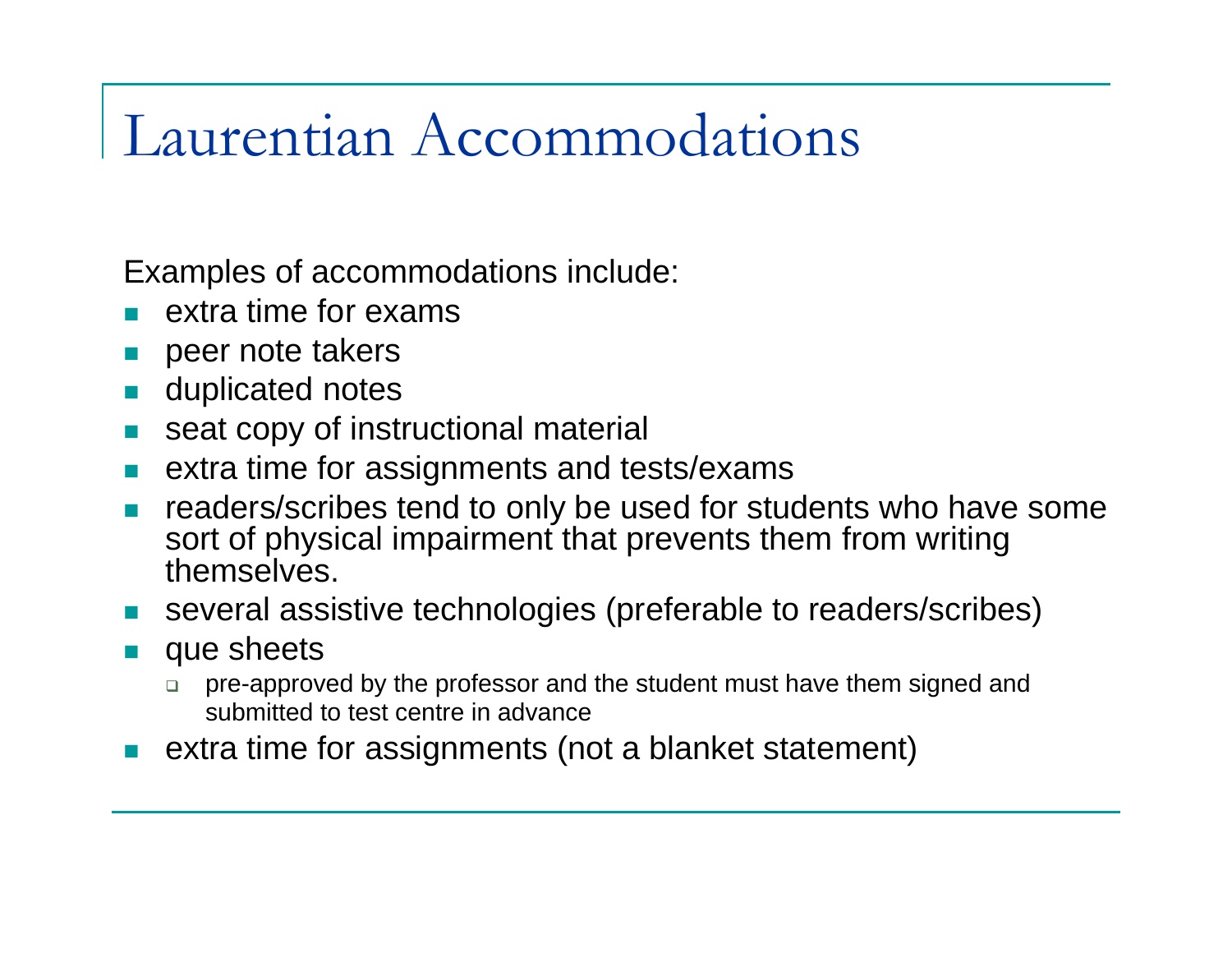## Trent Accommodations

Examples of accommodations include:

- $\mathcal{C}^{\mathcal{A}}$ Scribes or readers not used as part of test accommodations
- **COL** Oral testing is also not supported
- П Memory aids are usually not approved
	- ❏ As universities move toward universal instructional design, professors more and more provide formula sheets and 'cheat' sheets for all students.
- $\mathcal{C}^{\mathcal{A}}$  Students in first year can access peer notes anonymously that are uploaded into our system.
	- $\Box$  developmental model with the goal of moving students toward developing notetaking skills.
- **Some students may require flexibility with regard to attendance,** participation and deadlines. T
	- □ negotiated with (and may be denied by) the professor if they feel the form of assessment being addressed is a core skill or requirement that is part of the academic integrity of their course i.e. group work that requires a student be present and participate. In these cases we would coach a student to enroll in another course.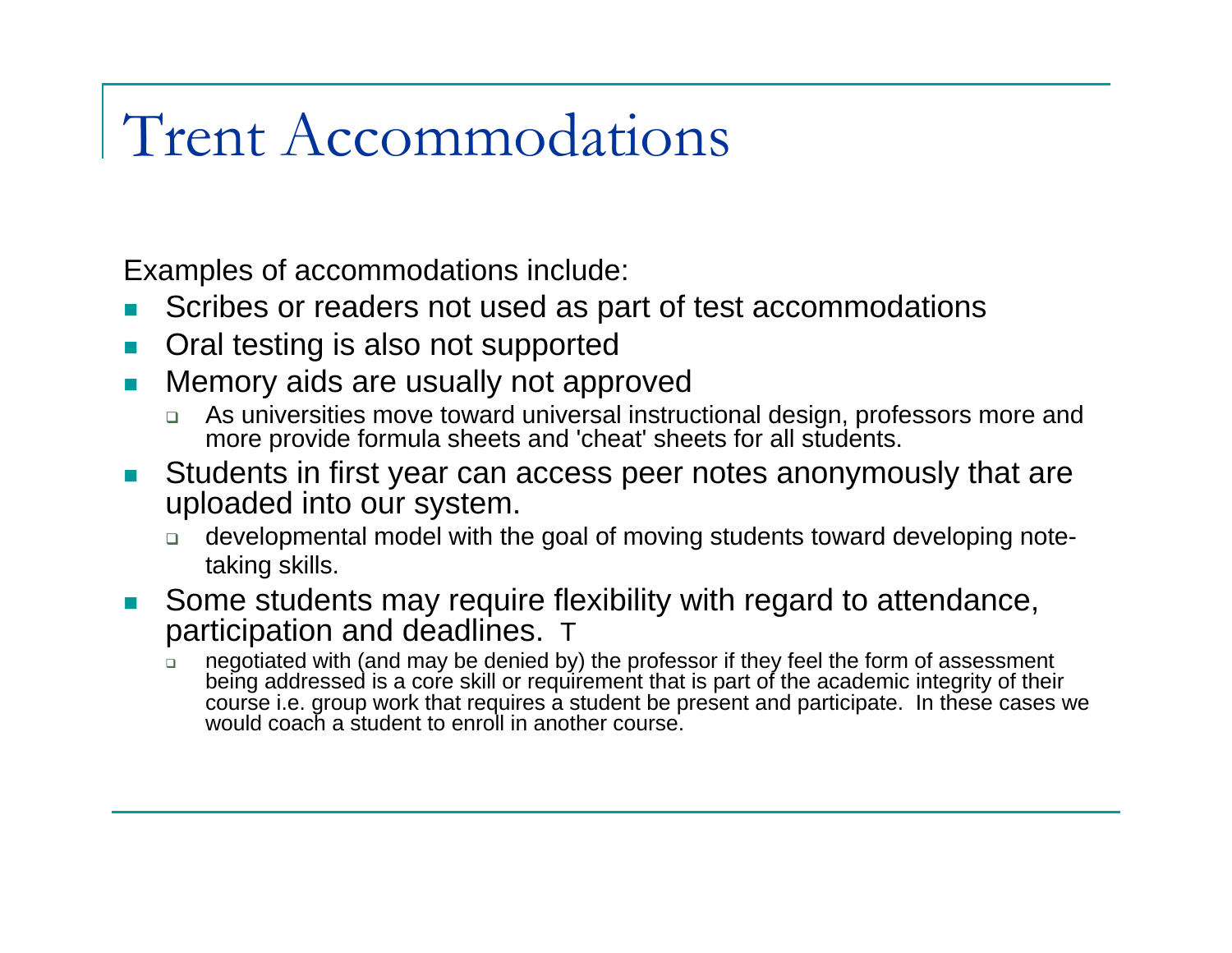### Western Accommodations

Exam accommodations might include:

- **a** a separate room in which to write
- $\blacksquare$  extra time
- **a** a computer for essay format exams
- **R** Kurzweil
- **Dragon Naturally Speaking**
- $\mathbb{R}^3$  memory aids (not supported in almost all cases)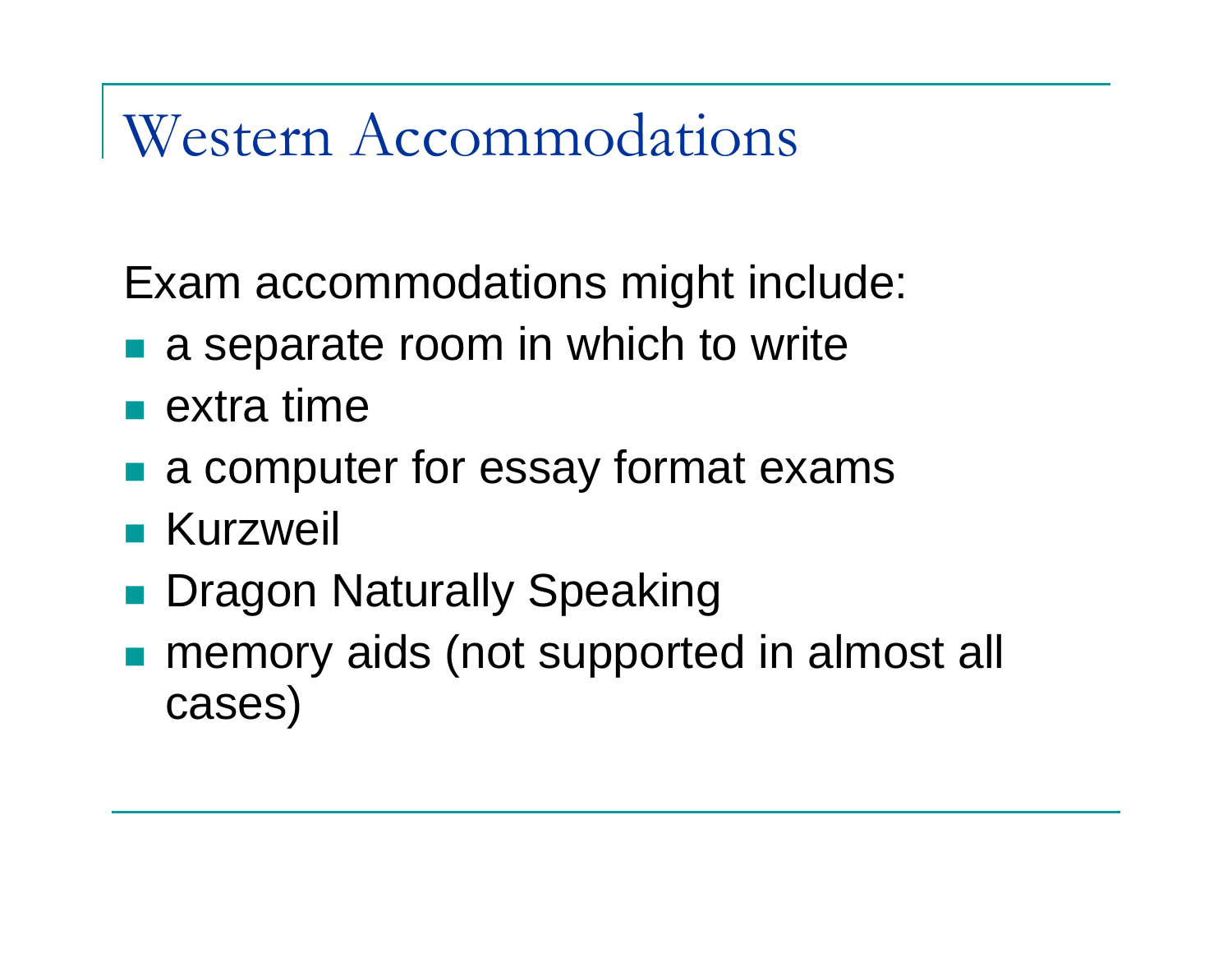## Other Considerations

- OSAP
- **Bursaries**
- **Other services available for support**
- $\mathbb{R}^3$ **Transition programs**